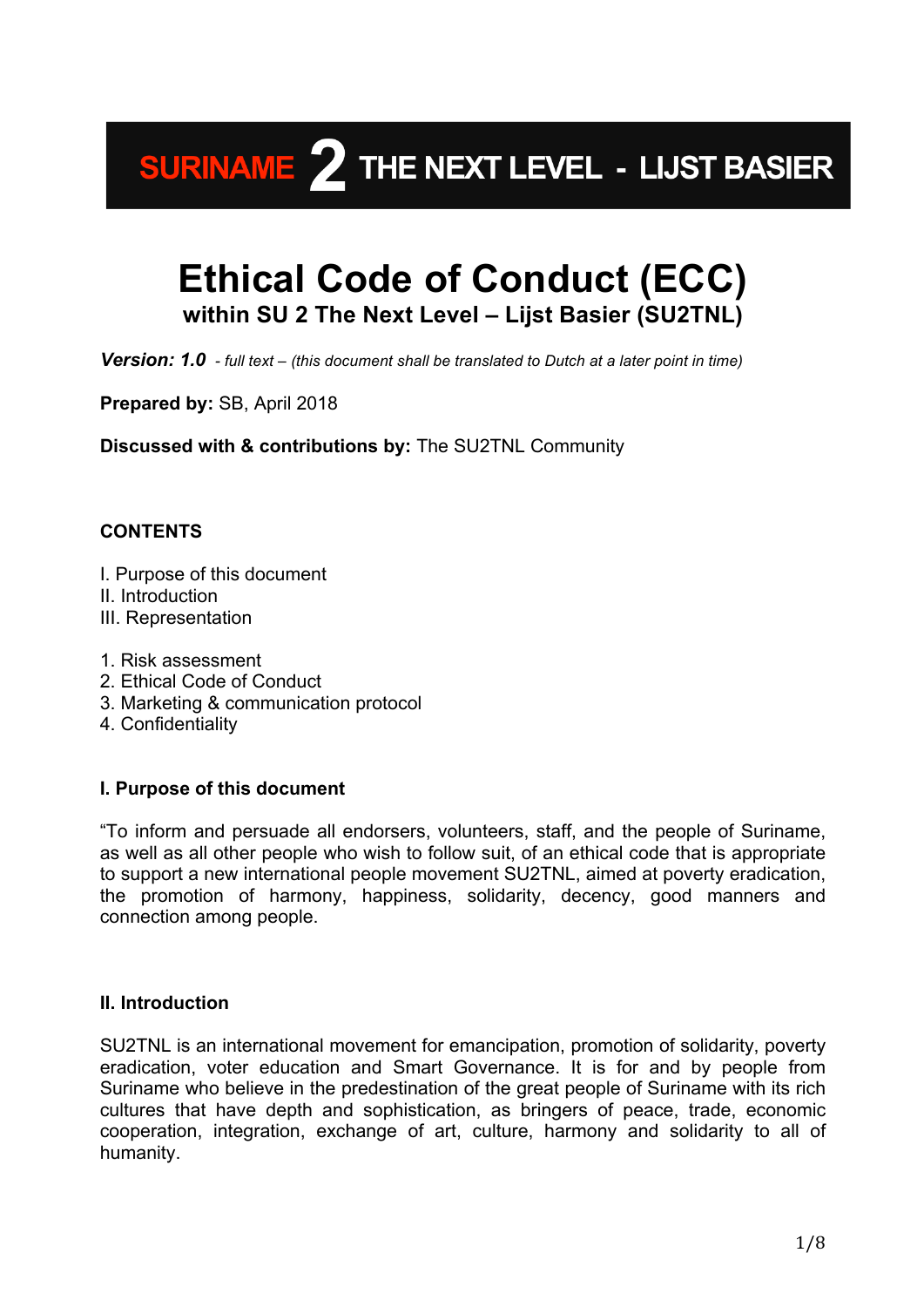SU2TNL is to a large extent an informal community that fosters a culture of personal leadership, kindness, self organizing and self managing teams within which each individual has a personal responsibility to comply with this ECC as well as relevant local laws and regulations and where each individual is personally liable for his or her actions. It is a community that celebrates humanity's enormous positive potential for good and wishes not to progress the divisive overly polarizing path of party politics which has become a dominant culture promoted through western and world politics<sup>1</sup>.

When the word "we" or "our" is used in this document, what is meant are the individual or group of individuals who all agree to this ECC (Ethical Code of Conduct). This is not an enforced document. Individuals that support SU2TNL are called "Endorsers" and are persons that consciously and voluntarily decide to automatically accept and adhere to this ECC protocol by participating in actions and events that are related to SU2TNL and SU2TNL related initiatives. Who does not support this ECC is respectfully requested not to participate in SU2TNL events and initiatives.

Where needed and only for specific practical causes, SU2TNL leadership and endorsers may decide to set up separate legal structures which could have more formalized and stricter ethical rules which shall always respect this ECC.

#### **III. Representation**

The official SU2TNL brand and all words or combinations of words that cause any resemblance with SU2TNL, "SU 2 THE NEXT LEVEL are owned and managed through www.su2thenextlevel.sr and www.su2thenextlevel.org These are the 2 only official channels through which SU2TNL formally communicates and through which SU2TNL can be formally approached and contacted. Future communication of political candidate names, rewards, ratings and all other formal SU2TNL communication is only official when conducted through www.su2thenextlevel.sr and www.su2thenextlevel.org

#### **1. Risk assessment**

 

A habit of regular integral risk assessment is at the foundation of SU2TNL's approach to ethics. It is also a foundation of SU2TNL as a creative endeavor and at the heart of all actions pursued by SU2TNL's campaign management, the community of SU2TNL endorsers and within volunteer organizing efforts. This document entails the Ethical Code of Conduct and is a living document that will be updated over time if deemed needed.

To make sure volunteers, employees, endorsers and supporters all contribute in an aligned and constructive manner, and to make sure we can inform stakeholders, sponsors and potential donation providers about our ethics approach, we want to highlight and summarize key risks and risk areas which require our joint and ongoing risk mitigating efforts:

<sup>&</sup>lt;sup>1</sup> The 1796 farewell speech by the US's  $1<sup>st</sup>$  president George Washington and his critical notions concerning party politics serves as one important guide pole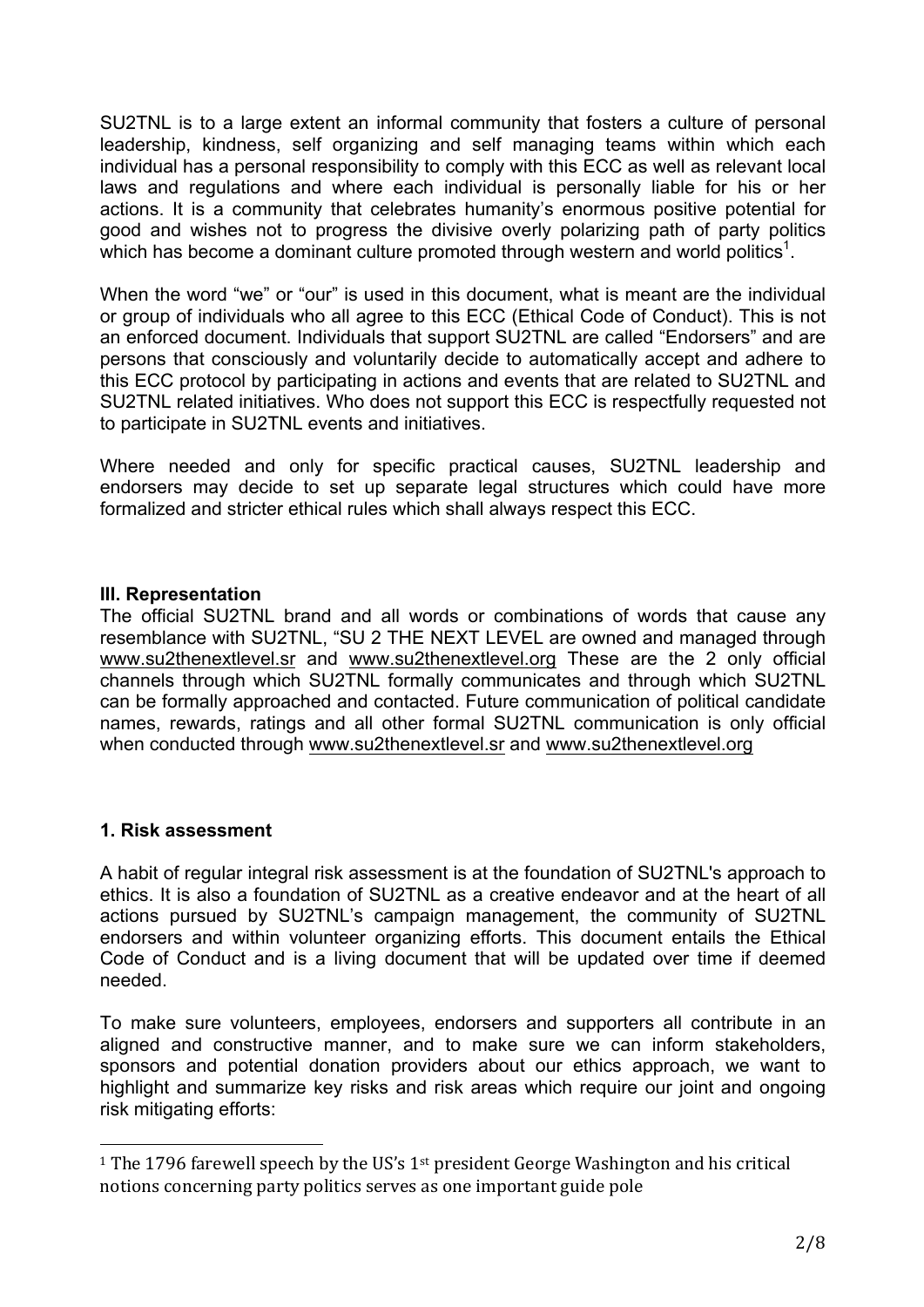#### *a. Sectoral risk*

Society knows many risks and social as well as political initiatives engage in sectors where there can be high-risk. Especially new innovative political initiatives may incur increased inherent risk due to its nature. There may be many scams and regulation is often not in place to protect stakeholders. Depending on the sector of focus (e.g. Healthcare, Mining, Social Affairs, Education or Public Accounting & Supervision) different risk profiles may apply.

#### *b. Legal & regulatory risk*

As with any new emerging global industry or innovative landscape, regulators across many nations struggle with or try to chart new regulation for innovation. Political innovation using big-data, a heart driven ethical yet pragmatic approach, AI and hightech solutions from a worldwide viewpoint, is in the early and beginning stages. As society, the international and local regulatory spaces undergo changes while much dialogue and collective thinking is ongoing, this creates regulatory uncertainty and risks for pioneers. Risks that require mitigation.

#### *c. Communication and reputation risk*

During civil initiatives towards better governance and political initiatives there is heightened risk of communicating wrong or false expectations to stakeholders about meaning and usage of emerging new technologies as well as practical messages, projects and initiatives. This also requires mitigation.

#### *d. Operational and other risks*

A wide range of operational risks, market risks, political risks, financial planning, forecasting & controlling risks or good governance are relevant. A detailed listing of the several types of risk that we assess on a regular basis within SU2TNL is therefore captured in our internal "Integral Risk Assessment Checklist Tool". We use this to train our endorsers and workgroups that might be set up to advise candidates and SU2TNL leadership teams. We do so to create appropriate awareness, foster the appropriate constructive debate culture, to use it, to ask questions and to contribute to building our community. Also to help pioneer in the thought leadership that will be needed to jointly build Suriname 2 The and bring it to THE NEXT LEVEL.

#### **e. Pay for play risk**

Since Suriname and many countries do not have balanced and well though thru campaign finance laws, there is enhanced risk of campaign sponsors and donation providers requiring predefined actions that benefit few at the expense of many in ways that are outside of the public eye and do not under the healthy scrutiny of popular elections. The ethical and professional dilemma with such instances is that on the one the hand it should be able for the public to support politicians of their choosing, yet on the other hand a society in which the capital rich can buy unlimited power to support their own self interest in a manner that is not transparent and/or just too much at the expense of larger society, seems utterly unacceptable. How to deal with this? And how to deal with the subjectivity that is undeniably part of such assessments even if one wishes to advance on a ethical path? When is much, "too much" as noted in the prior sentence?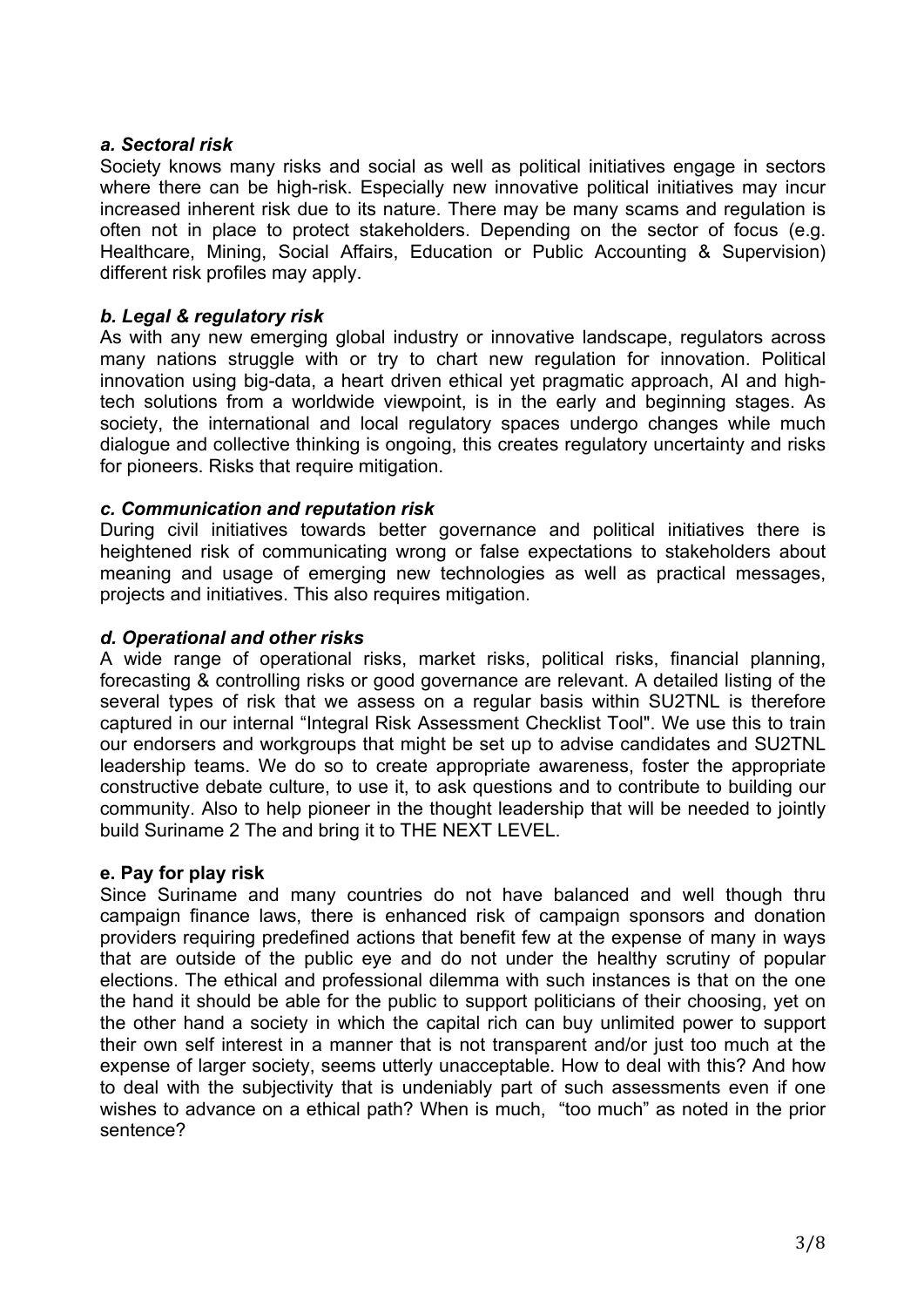The way campaign finance practices have developed in Suriname and many countries just does not seem healthy yet examples from other supposedly more advanced countries do not seem to be perfect either. The approach chosen in this ECC is that donators must agree with this code of conduct when making a donation and by doing so declare that: "they can in no way shape or form, directly or indirectly derive rights from any donation made to the SU2TNL movement". In short: there can not be pay for play unless discussed and proposed openly within the public arena before, during and after popularly held elections.

Secondly, it is emphasized here, that local and internationally applicable laws which prohibit bribery, money laundering and terrorism financing, are to be adhered to by all SU2TNL endorsers and supporters at all times.

#### **2. Ethical Code of Conduct (ECC)**

One of the most important measures to mitigate all risks in an integral, sustainable, structural and as effective and efficient as possible manner, is to build, foster and harness a conscientious culture and an aligned "control environment" that has good ethical behavior at its core. And, that in case of unclarity about good and bad and what good ethics means, fosters and encourages open dialogue about these matters in a manner that is sensitive to their inherent subjective nature.

With this as a key objective in mind, the SU2TNL ECC, or Ethical Code of Conduct (ECC), is designed as an internal guideline, protocol, and set of principle statements that all people working within segments, work streams, working groups or just as sole endorsers within SU2TNL choose to voluntarily adhere to when participating in SU2TNL activities and events.

The SU2TNL ECC entails the following primary principle statements:

*1. We work to serve the needs of stakeholders in the local communities and who we see as our clients. We aspire to do this using the concept of "Reciprocal royalty".* 

*This means treating another human being as if they were a King, Queen, Prince or Princess. Not in a way that one can be a King only when the other is the servant. No, but like Royals who all treat each other royally. Helping each other with each others heart driven dreams will lift us all. Such is the uplifting working assumption all voluntarily choose to adopt and live within SU2TNL.*

- *2. We work to serve humanity in its pursuit of happiness and freedom.*
- *3. We work to help create true value through solutions and ideas that build up our world and our stakeholders*
- *4. We work to also protect and be sensitive to the needs of our planet, it's ecosystem, flora and fauna and maintain it's sustainable nature*
- *5. We keep the following 7 (clustered) value principles in the forefront of everything we do within the bounds of reason and social responsible behavior:*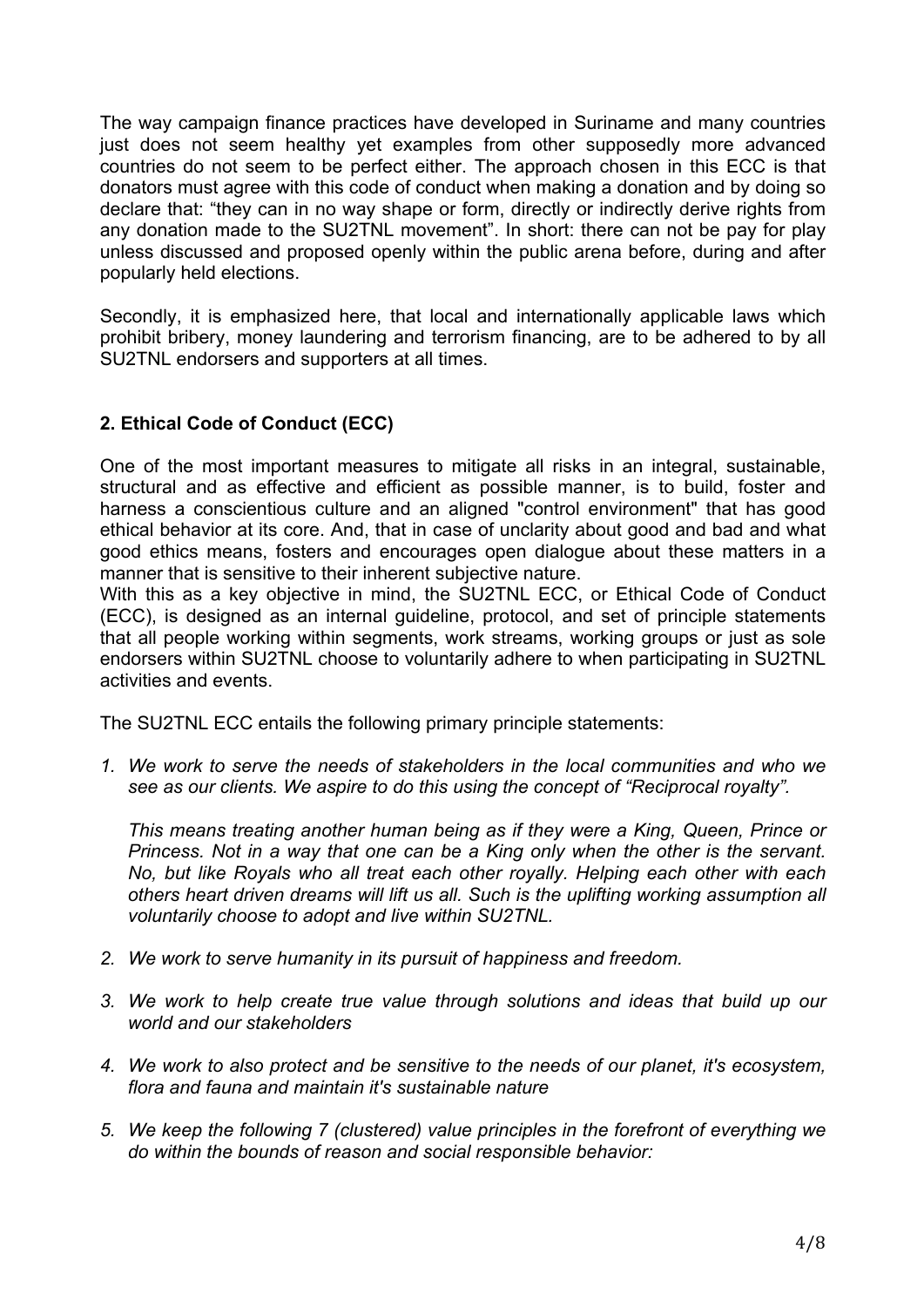- *a. Honesty,*
- *b. Open communication,*
- *c. Integrity,*
- *d. Professional conduct*
- *e. Solidarity, compassion & empathy*
- *f. High quality (Quality definition: "meeting or exceeding customer expectations")*
- *g. Respect for life and other humans. Respect for local laws, regulations and the national constitution .*
- *6. Solidarity, poverty eradication and compassion are at the heart of our ethical approach. Polarizing between poor and rich, different classes and by means of any differentiating factor is not a goal. Polarizing can only be constructive when it helps within the competition of good ideas, to find solutions for real world practical problems.*
- *7. Whenever there is any "unclarity" with regard to any term or definition used in this Ethical Code, open constructive dialogue with the ND Protocol as a guide pole, shall be the way to overcome unclarity and create clarity. The viewpoint in this code is, that each human has a personal responsibility to contribute to such constructive debate and help drive the agenda for such dialogue. Laxness and excessive finger pointing is not a virtue that is promoted by this Code. The constructive factual and professional identification of areas for improvements is.*

#### **3. Marketing & communication protocol**

Because of the nature and background of the SU2TNL endeavour, we have included in this ECC, a Marketing & Communication protocol.

The objective of this protocol is to ensure all involved with SU2TNL, campaign volunteers, current and future staff, employees or consultants of SU2TNL voluntarily adhere to one clear and consistent guidance protocol when communicating to both external or internal persons, media, sources and/or other organizations.

This protocol consists of the following principle statements that need to be adhered to and which serve as guidelines and guide poles in case any unclarities arise regarding communication matters:

- *a. In our communication, both externally and internally, we aim to adhere to the Ethical Code of Conduct (ECC) as captured in this document.*
- *b. In cases where any one of us is unsure as to how to interpret certain terms or elements in our ECC, we consult with other SU2TNL supporters and volunteers first, then if needed with the person responsible for Communication within SU2TNL and if needed this needs to be raised at the level of the SU2TNL Management (the Chief Servant's office or other appointed communication staff members).*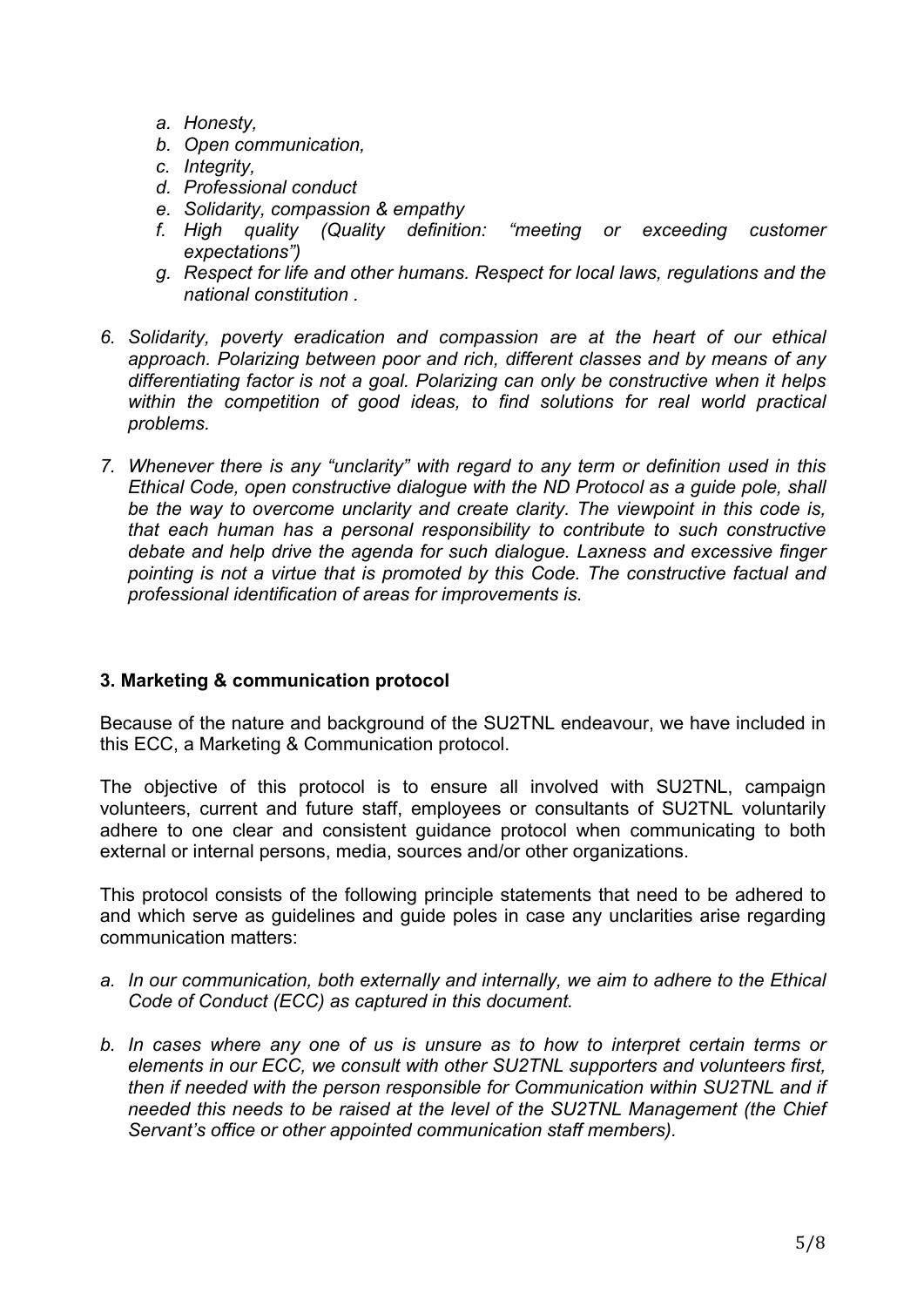*c. In communication matters one should apply own professional judgment as to how to comply with the ECC and should feel warmly invited to consult with Senior Management in cases of doubt or unclarity.*

#### **4.Confidentiality**

Information shared on the website and through press releases is public and can naturally be shared with others.

However, in case of communication requests from or interactions with journalists, vloggers, news-organisations, external parties and other media professionals, immediate contact should be made with the Director of Communication within SU2TNL or the responsible member of the SU2TNL Management Team (hereafter: Management).

Information that is discussed internally and not published on the website or through other formal external publications or authorization by Management, may not be shared with anyone outside of the SU2TNL organization.

Each SU2TNL endorser shall apply "professional judgement" when assessing on a case by case basis when sharing information within SU2TNL. Sharing information only on a "need to know basis" is required.

In case of doubt follow the following steps:

Firstly, ask for clarification from your colleague as to why she or he needs certain information and assess whether that is plausible.

Secondly, and if the above is insufficient, please consult with the Director of communication or immediately consult with the Management Team.

#### *Examples:*

*Information about upcoming partnerships, donation proposals, market sensitive information, special internal procedures, business processes, trade secrets and other internal policies, governance, IT architecture or other protocols, financial forecasts, these are all examples of information that is to which not all persons are privy to.*

#### **4.1. Four levels of confidentiality**

There are four levels of information confidentiality (clearance levels) that all SU2TNL endorsers shall be aware of and voluntarily choose to adhere to:

#### **Level 1**

Information only available to members of the SU2TNL Campaign appointed Team members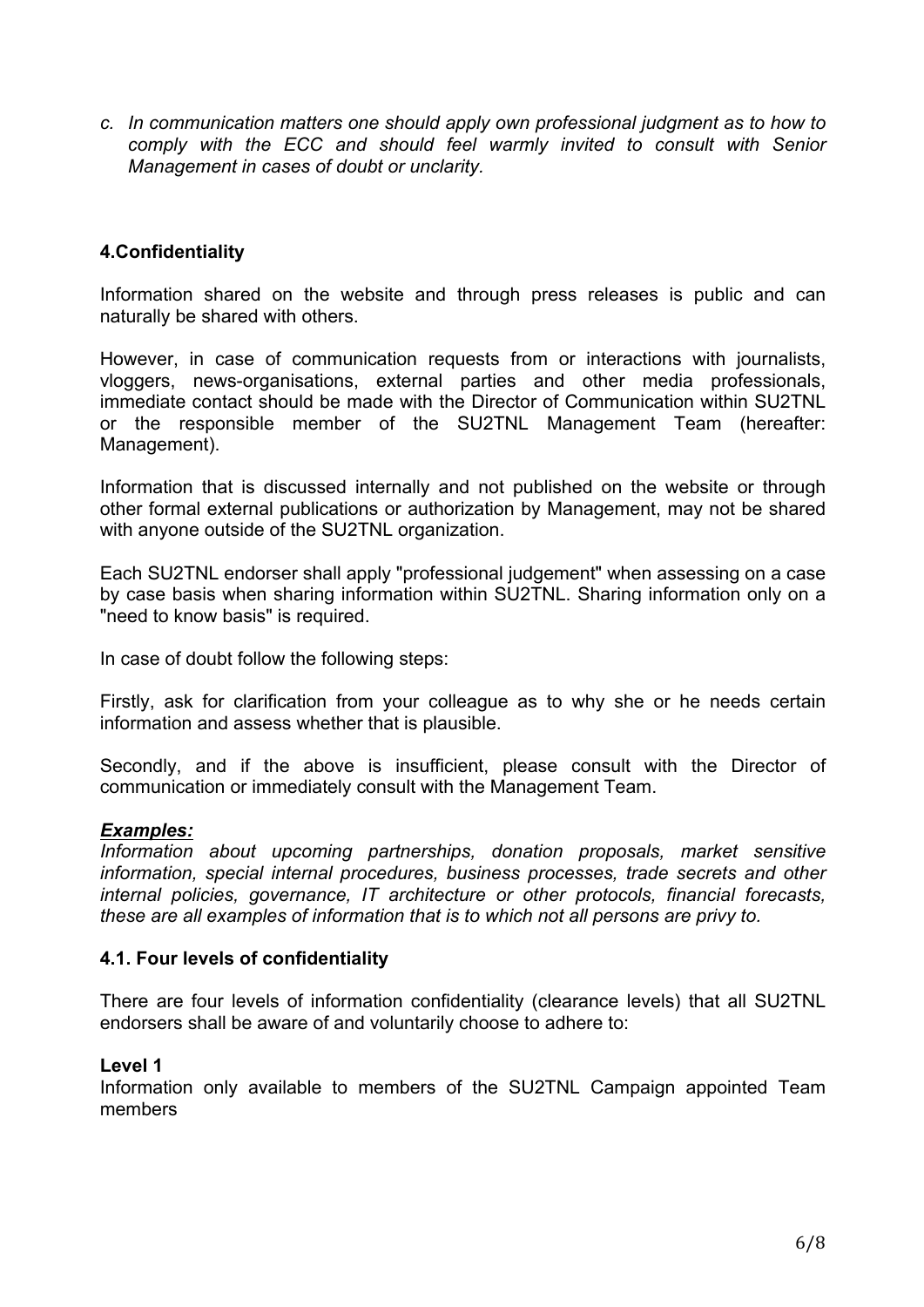#### **Level 2**

Information that is available to the entire Campaign Team and immediate supporting senior staff / volunteers

#### **Level 3**

Information that is available for sharing with immediate supporting senior staff / volunteers and suppliers and for example just to execute a specific role given.

#### **Level 4**

Information that is available for everyone including the general public.

During the preparation and of documents and information, it shall be clearly indicated and communicated by the preparer which clearance level has been assigned to the document.